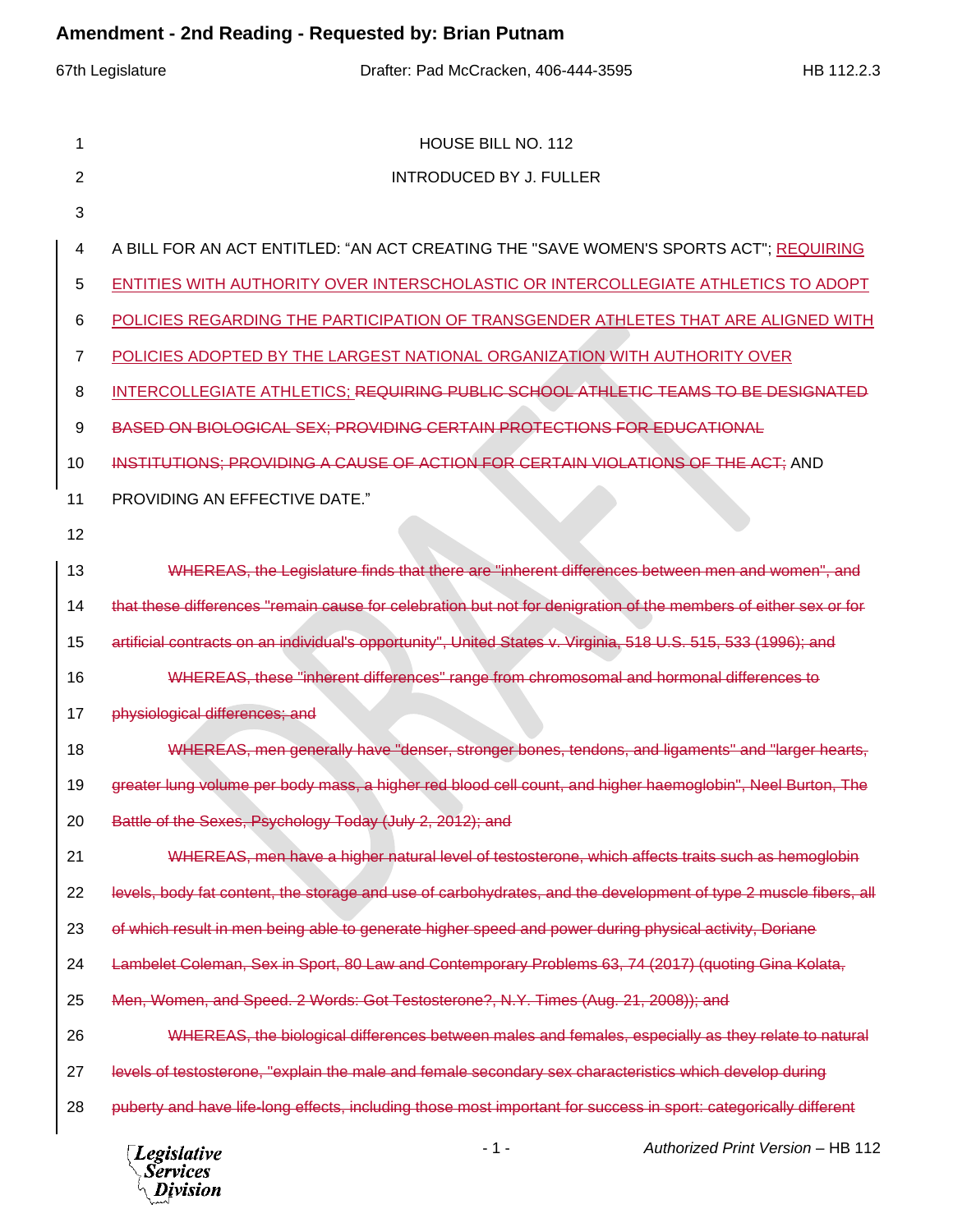## **Amendment - 2nd Reading - Requested by: Brian Putnam**

| 1  | speed, and endurance", Doriane Lambelet Coleman and Wickliffe Shreve, "Comparing Athletic                             |
|----|-----------------------------------------------------------------------------------------------------------------------|
| 2  | Performances: The Best Elite Women to Boys and Men," Duke Law Center for Sports Law and Policy; and                   |
| 3  | WHEREAS, while classifications based on sex are generally disfavored, the United States Supreme                       |
| 4  | Court has recognized that "sex classifications may be used to compensate women for particular economic                |
| 5  | disabilities [they have] suffered, to promote equal employment opportunity, [and] to advance full development of      |
| 6  | the talent and capacities of our Nation's people", United States v. Virginia, 518 U.S. 515, 533 (1996); and           |
| 7  | WHEREAS, one place in which sex classification allows for the "full development of the talent and                     |
| 8  | capacities of our Nation's people" is in the context of sports and athletics; and                                     |
| 9  | WHEREAS, courts have recognized that the inherent, physiological differences between males and                        |
| 10 | females result in different athletic capabilities, see, e.g., Kleczek v. Rhode Island Interscholastic League, Inc.,   |
| 11 | 738 (R.I. 1992) ("Because of innate physiological differences, boys and girls are not similarly                       |
| 12 | situated as they enter athletic competition.") and Petrie v. III. High Sch. Ass'n, 394 N.E.2d 855, 861 (III. App. Ct. |
| 13 | 1979) (noting that high school boys generally possess physiological advantages over their girl counterparts and       |
| 14 | that those advantages give them an unfair lead over girls in some sports like high school track); and                 |
| 15 | WHEREAS, a recent study of female and male Olympic performances since 1983 found that, although                       |
| 16 | athletes from both sexes improved over the time span, the gender gap between male and female performances             |
| 17 | remained stable, which "suggest[s] that women's performances at the high level will never match those of men",        |
| 18 | Valerie Thibault, et al., Women and men in sport performance: The gender gap has not evolved since 1983, 9            |
| 19 | Journal of Sports Science and Medicine 214, 219 (2010); and                                                           |
| 20 | WHEREAS, as Duke Law professor and All-American track athlete Doriane Lambelet Coleman, tennis                        |
| 21 | champion Martina Navratilova, and Olympic track gold medalist Sanya Richards-Ross recently wrote, "The                |
| 22 | evidence is unequivocal that starting in puberty, in every sport except sailing, shooting, and riding, there will     |
| 23 | always be significant numbers of boys and men who would beat the best girls and women in head-to-head                 |
| 24 | competition. Claims to the contrary are simply a denial of science", Doriane Lambelet Coleman, et al., Pass the       |
| 25 | Equality Act, But Don't Abandon Title IX, Washington Post (Apr. 29, 2019); and                                        |
| 26 | WHEREAS, having separate sex-specific teams furthers efforts to promote sex equality, and sex-                        |
| 27 | specific teams accomplish this by providing opportunities for female athletes to demonstrate their skill, strength,   |
| 28 | and athletic abilities while also providing them with opportunities to obtain recognition and accolades, college      |



- 2 - *Authorized Print Version* – HB 112